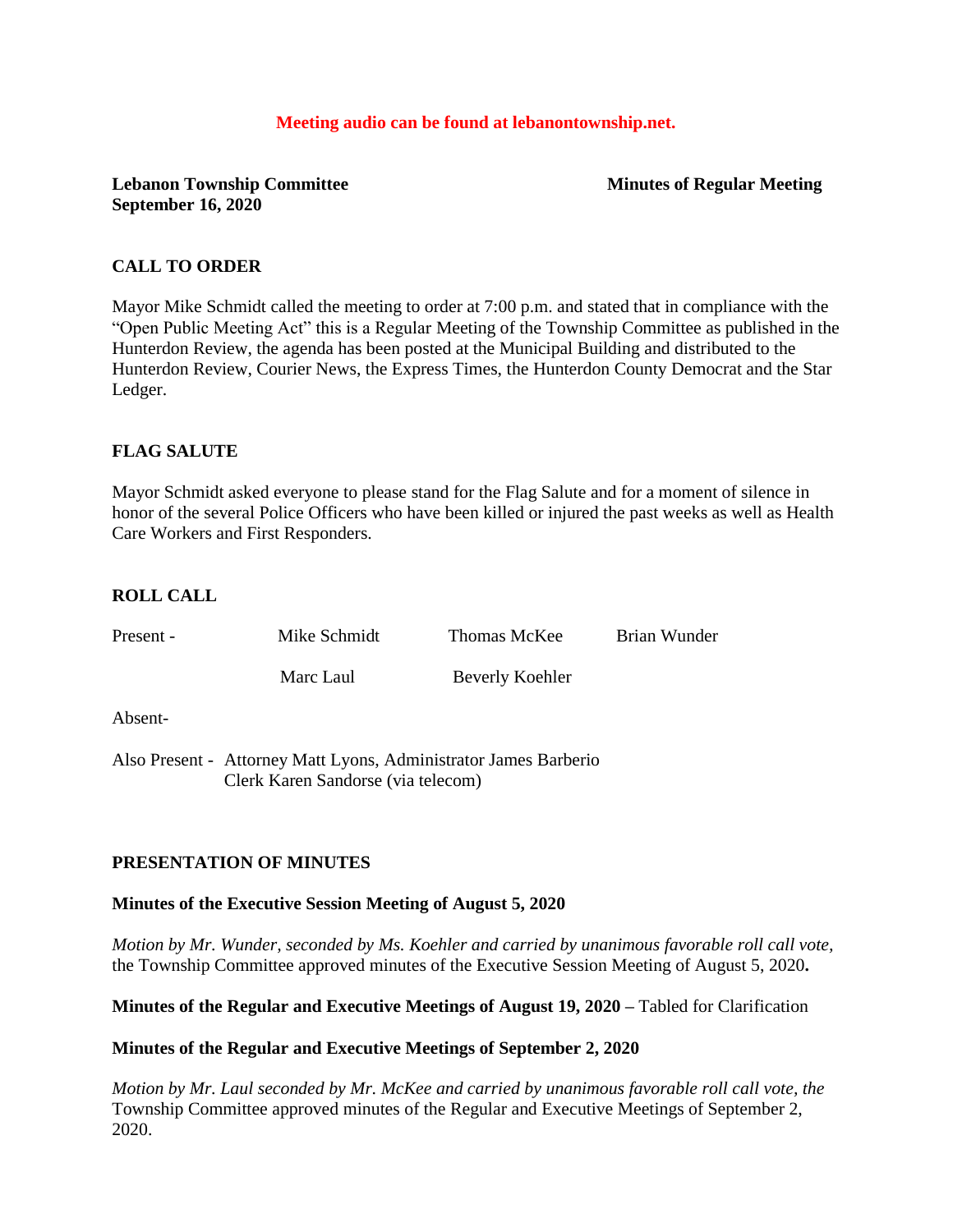LTCM 09/16/2020 Page **2** of **11**

#### **PUBLIC COMMENTS – for agenda items only.**

*Motion by Mr. Wunder, seconded by Mr. Laul and carried by unanimous favorable roll call vote, the* Township Committee opened the Public Comment portion of the meeting.

There were no comments from the public.

*Motion by Ms. Koehler, seconded by Mr. McKee and carried by unanimous favorable roll call vote,* the Township Committee closed the Public Comment portion of the meeting.

## **ORDINANCES**

#### **Public Hearing**

#### **Ordinance No. 2020-10 – Amending Chapter 40 - Entitled "Historian Committee"**

Mayor Schmidt stated that the Historians have points that they would like to discuss with the Committee regarding the amendments to the ordinance. The Mayor appointed Mr. McKee and Mr. Wunder as a Sub-committee to work with the Historians on their recommendations.

*Motion by Ms. Koehler, seconded by Mr. McKee and carried by unanimous favorable roll call vote,* the Committee endorsed the Mayor's appointment of Mr. McKee and Mr. Wunder as a Subcommittee to work with the Historians.

Mayor Schmidt provided comments on the necessity to modify the Historian's Ordinance.

*Motion by Ms. Koehler, seconded by Mr. McKee and carried by unanimous favorable roll call vote,* the public hearing for Ordinance No. 2020-10 was opened.

Ms. Laurie Hoffman, member of the Historians, read a statement regarding the history of the Township Historians.

Comments were received from members of the public regarding the proposed amendments to the ordinance.

*Motion by Mr. Wunder, seconded by Mr. Laul and carried by unanimous favorable roll call vote, the* public hearing for Ordinance No. 2020-10 was closed.

The Committee discussed whether they should move forward with adopting the ordinance or to table it until the Sub-committee and Historians meet.

*Motion by Mr. McKee, seconded by Mr. Laul and carried by favorable roll call vote, the Township* Committee adopted Ordinance No. 2020-10 as written below. AYES: Laul, McKee, Schmidt NAYS: Koehler, Wunder

> TOWNSHIP OF LEBANON COUNTY OF HUNTERDON ORDINANCE NO. 2020-10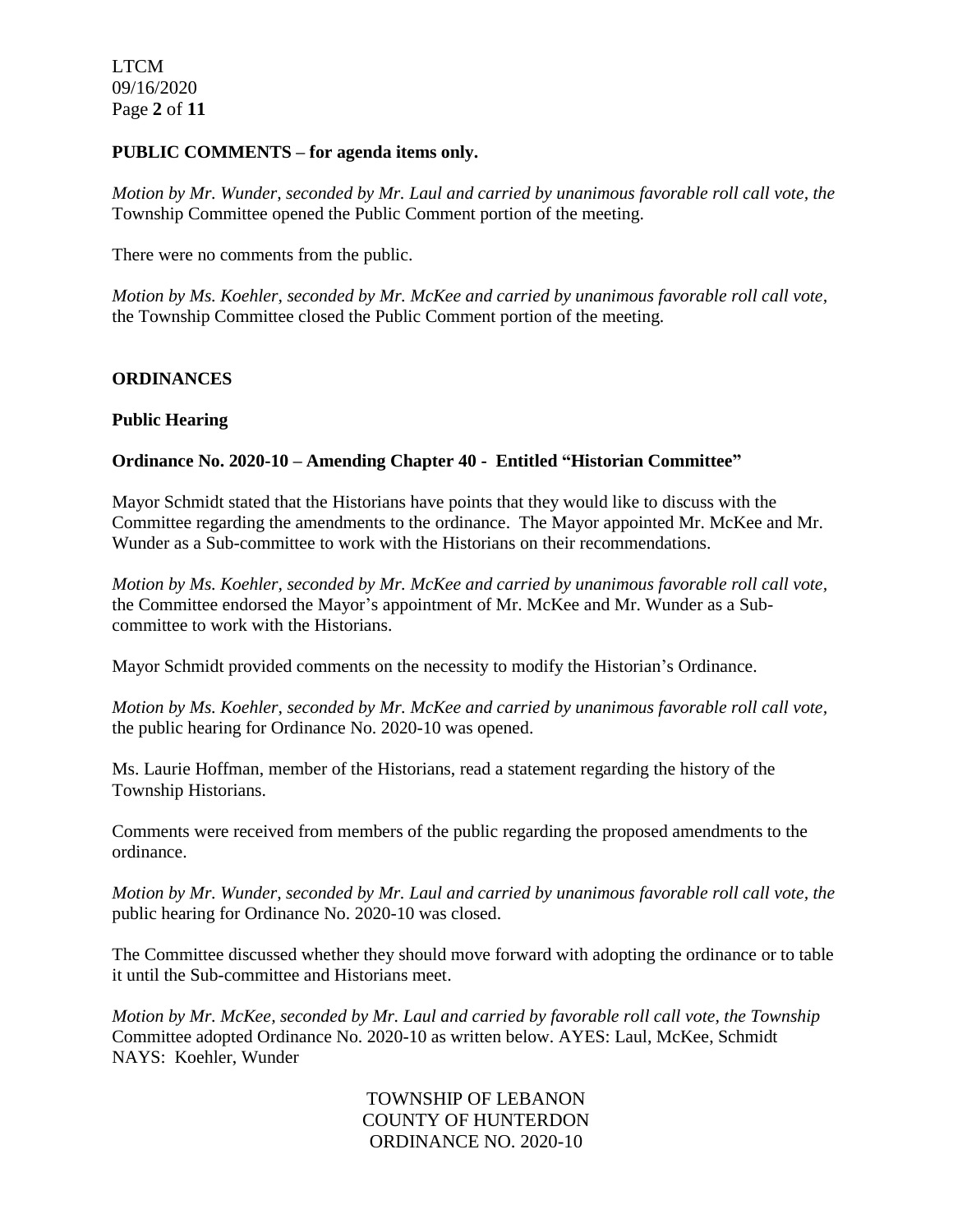# AN ORDINANCE AMENDING CHAPTER 40 TO THE CODE OF THE TOWNSHIP OF LEBANON, COUNTY OF HUNTERDON, STATE OF NEW JERSEY, SPECIFICALLY ENTITLED "HISTORIAN COMMITTEE"

BE IT ORDAINED by the Mayor and Committee of the Township of Lebanon, County of Hunterdon, State of New Jersey, that Chapter 40, entitled "Historian Committee" shall be amended as follows:

Chapter 40, Section 1, entitled "Committee established; purpose," shall be added to read in full as follows:

Committee established; purpose.

- A. A Historian Committee for the Township of Lebanon is hereby established. It is recognized that a Historian Committee has existed for many years, but now is being formalized by Ordinance and shall forthwith be named the "Lebanon Township Historian Committee," hereinafter called the "Historian Committee."
- B. The purpose of the Historian Committee is to advise the Township on preserving the knowledge and artifacts of history pertinent to Township residents, as well as to conduct activities to educate the public on such history in order to improve the quality of life for all involved.

Chapter 83, Section 2, entitled "Composition; terms," shall be added to read in full as follows: Composition; terms.

- A. The Historian Committee shall consist of nine members, designated as Historians. Such members shall be Township residents and be appointed by the Mayor and approved by the Township of Lebanon Committee for terms of one year with no limit on reappointment to additional terms. Terms shall commence on January  $1<sup>st</sup>$  and end on December  $31<sup>st</sup>$ , or until a successor is appointed and qualified.
- B. In addition to resignation or death of an appointee or an appointee's moving his or her residence to outside of the Township, any appointee who shall fail to attend three successively called meetings of the Historian Committee without just cause shall be deemed to have vacated after review of the situation and discretion of the Historian Committee.
- C. Removal of any appointee shall be for cause, only on written request from the Historian Committee, and after a hearing before the Mayor and Township Committee.
- D. In the event of any vacancies on the Historian Committee, the Mayor may, with the approval of the Township Committee, fill such vacancies for the unexpired portion of the term only.

Chapter 83, Section 3, entitled "Compensation," shall be added to read in full as follows:

Compensation.

Members of the Historian Committee shall serve without compensation.

Chapter 83, Section 4, entitled "Meetings; officers; rules; quorum," shall be added to read in full as follows:

Meetings; officers; rules; quorum.

- A. Meetings of the Historian Committee shall be open to the public, held monthly on such dates as determined by the Historian Committee at its annual reorganization meeting and as notified to the public.
- B. Following the Township annual reorganization meeting, the Historian Committee will hold a reorganization meeting when it shall elect a Chairman, Vice Chairman and Secretary from its members for one-year terms.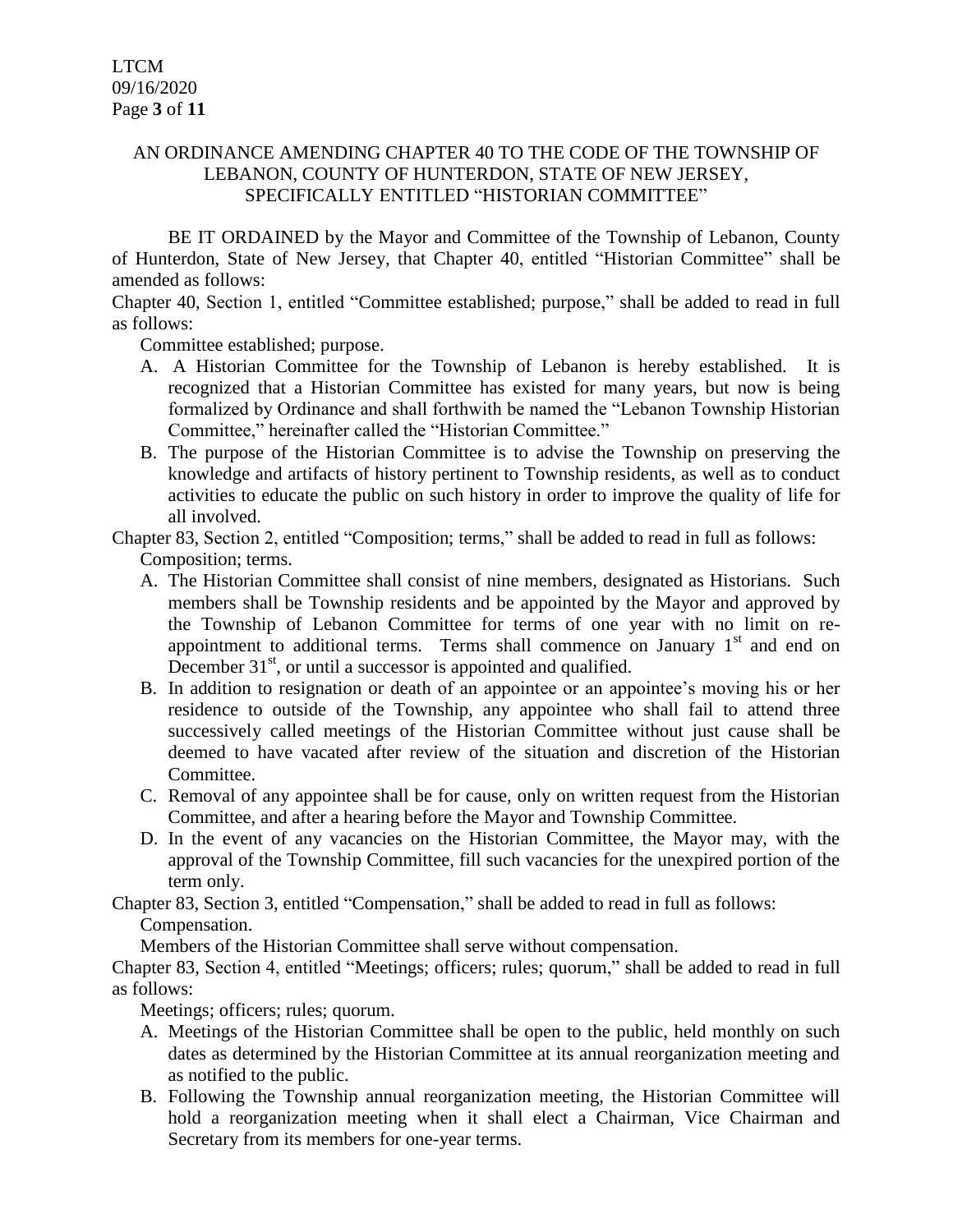LTCM 09/16/2020 Page **4** of **11**

- C. The Historian Committee shall have the power to establish its own bylaws with such bylaws to be approved by the Township Committee.
- D. A majority of the Historian Committee shall constitute a quorum. Passage of any motion requires an affirmative vote by a majority of the members present.

Chapter 83, Section 5, entitled "Powers," shall be added to read in full as follows:

Powers.

The Historian Committee shall be responsible for providing guidance concerning the following matters:

- A. Encourage the protection and preservation of historical landmarks and points of interest within the Township of Lebanon, and to advise the Township Committee on matters affecting the historical landmarks and points of interest.
- B. Encourage maintenance of an updated inventory or index of all historical documents, records, or relics held by the Township, especially those held at the Township Museum, as well as landmarks and points of interest within the Township of Lebanon.
- C. Encourage the acquisition and preservation of documents, records and relics of the Township of Lebanon, and whatever other documents or things that may relate to the history of the State of New Jersey and the United States of America. The Historian Committee will establish policy for advising on accepting donations of historical artifacts for the Museum collection, but donations of real estate or items with estimated value in excess of \$2,000 will require Township Committee approval.
- D. Public education of history related to the Township of Lebanon including making all information of the Historian Committee available to the public. The Historian Committee may advertise, prepare, print and distribute books, maps, charts, plans and pamphlets which in its judgment it deems necessary for its purposes.
- E. Seek to coordinate, assist and unify the efforts of private groups, institutions, and individuals within the Township of Lebanon in accordance with the purposes of this Ordinance. An example of such a private group would be the Squier's Point Historians of Lebanon Township, Inc., which is a non-profit entity, independent from the Township of Lebanon, but which may have overlapping membership with the Historian Committee.
- F. Maintain liaison and communication with public and private agencies and organizations of local, county, state and national scope whose programs and activities have an impact on the protection and preservation of the history and historical points of interest of the Township of Lebanon, or who can be of assistance to the purpose of the Historian Committee. Such activities include pursuing grants or other funding from such agencies or organizations, subject to approval of the Township Committee prior to any grant application.
- G. Recommendations for the annual budget for the Township Museum and the activities of the Historian Committee.
- H. Carry out other such duties as may be assigned from time-to-time by the Township Committee.
- Chapter 83, Section 6, entitled "Museum Trust Fund," shall be added to read in full as follows: Museum Trust Fund.
	- A. The Township of Lebanon occasionally receives cash donations or bequests designated for the Township Museum or Historians, and all such monies received shall be kept in a special fund created by the Township's Chief Financial Officer ("CFO"), designated as the "Reserve for Museum Donations Trust Fund." This fund shall be used for purposes related to the operation, improvement or maintenance of the Museum or Museum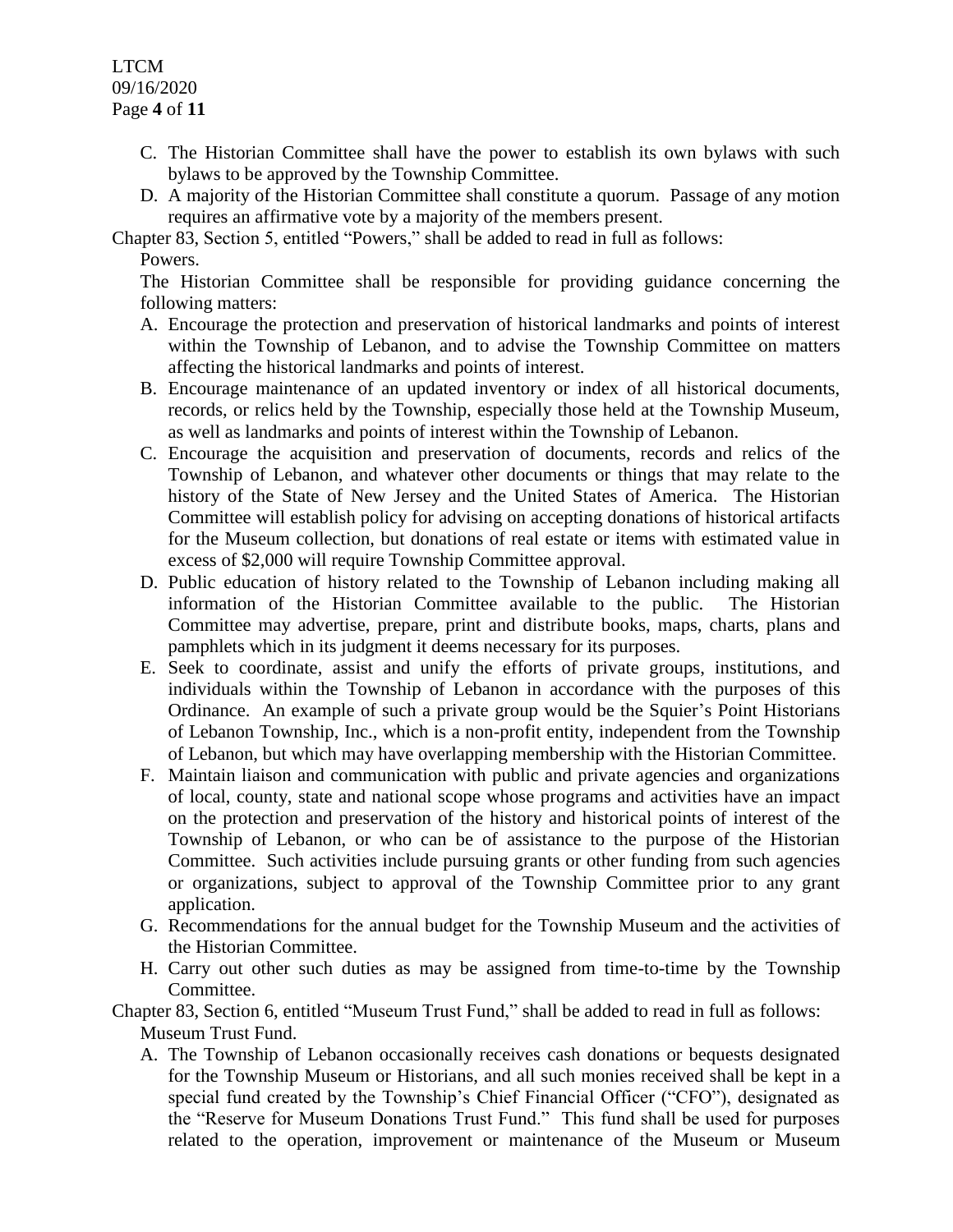property, including the acquisition or restoration of historical artifacts, or for materials and activities that will educate residents about history. It may also be used for the operation, maintenance, or acquisition of other real estate of a historic nature in the Township of Lebanon. Expenditures from this fund will be proposed by the Historian Committee subject to majority approval and approved by the Township Committee. Any balance in the fund at year's end will be carried over into the fund for the next calendar year.

- B. Funds in this account may not be used for any other Township expenses without the consent of a majority of the Historian Committee.
- C. Donations made to private groups, institutions, and individuals within the Township of Lebanon in accordance with the purposes of this ordinance, an example of such a private group would be the Squire's Point Historians of Lebanon Township, Inc., and designated for a specific historical use or monies received from fund raising events of the Squiers Point Historians of Lebanon Township, Inc., will not be put into the Reserve for Museum Donations Trust Fund.
- D. The Township's CFO will provide the Historian Committee, upon request, with a quarterly accounting of the Reserve for Museum Trust Fund and monthly income and expense statements of the fund.

Chapter 83, Section 7, entitled "Scheduling use of the Township Museum," shall be added to read in full as follows:

Scheduling use of the Township Museum.

The Museum Curator or another designated municipal employee shall be empowered by the Township Committee to schedule use of the Museum facilities, subject to informing the Township Committee of all usage, but the hours set for the Museum to be open to the public will be set by the Township Committee. It is understood that events by community organizations that add to the quality of life for residents will not be charged a rental fee for use of the Museum, but a fee for use may be imposed for private use with approval of the Township Committee. The Curator or designated employee will provide the Historian Committee with a monthly usage report for the Museum and calendar of events in paper or electronic format. Any monies received for the use of the Museum will first be credited to the Township general funds to offset the costs of operating the Museum, with any additional monies provided to the Township CFO for deposit into the Reserve for Museum Trust Fund.

Chapter 83, Section 8, entitled "Records, annual report," shall be added to read in full as follows: Records, annual report.

The Historian Committee shall keep records of its meetings and activities and shall make an annual report to the Township Committee comprised of the records.

Chapter 83, Section 9, entitled "Dissolution," shall be added to read in full as follows: Dissolution.

The Historian Committee may be dissolved at any time by a majority vote of the Township Committee

This Ordinance shall take effect upon final passage and publication in accordance with New Jersey law.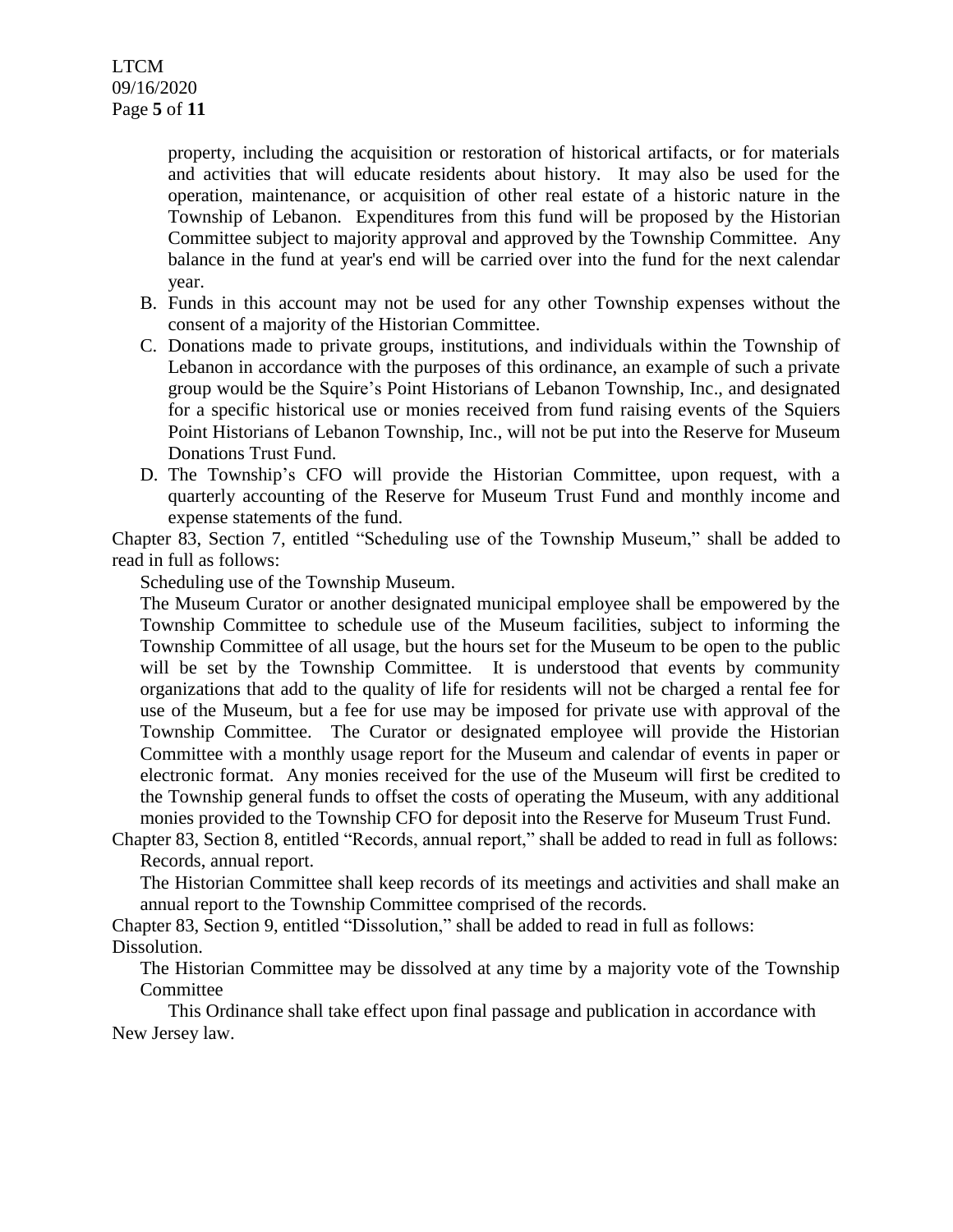LTCM 09/16/2020 Page **6** of **11**

#### **RESOLUTIONS**

#### **Resolution No. 65-2020 – Plenary Retail Consumption License Renewal – New Hampton Inn**

*Motion by Mr. Wunder, seconded by Ms. Koehler and carried by unanimous favorable roll call vote,* the Township Committee approved Resolution No. 65-2020 as written below.

## TOWNSHIP OF LEBANON COUNTY OF HUNTERDON STATE OF NEW JERSEY RESOLUTION NO. 65-2020 RESOLUTION RENEWING PLENARY RETAIL CONSUMPTION LICENSES

WHEREAS, the below listed Plenary Retail Consumption Licensee has submitted application forms that have been completed in all respects; and

WHEREAS, the applicant has qualified to be licensed according to all statutory, regulatory and local government ABC Laws and regulations; and

WHEREAS, the licensee has paid a filing fee of \$200.00 to the State of New Jersey and a Township License Fee of \$2,500.00

NOW, THEREFORE BE IT RESOLVED, by the Township Committee of the Township of Lebanon, in the County of Hunterdon, State of New Jersey, that the listed License be granted a renewal for the 2020-2021 year:

1019-33-005-002 THE NEW HAMPTON INN, INC. t/a New Hampton Inn 23 Musconetcong River Road

### **Resolution No. 66-2020 - Plenary Retail Consumption License Renewal – ATK Inc./Tony's Bistro**

*Motion by Mr. Laul, seconded by Mr. McKee and carried by favorable roll call vote, the Township* Committee approved Resolution No. 66-2020 as written below. AYES: Koehler, Laul, McKee Schmidt ABSTAIN: Wunder

## TOWNSHIP OF LEBANON COUNTY OF HUNTERDON STATE OF NEW JERSEY RESOLUTION NO. 66-2020 RESOLUTION RENEWING PLENARY RETAIL CONSUMPTION LICENSES

WHEREAS, the below listed Plenary Retail Consumption Licensee has submitted application forms that have been completed in all respects; and

WHEREAS, the applicant has qualified to be licensed according to all statutory, regulatory and local government ABC Laws and regulations; and

WHEREAS, the licensee has paid a filing fee of \$200.00 to the State of New Jersey and a Township License Fee of \$2,500.00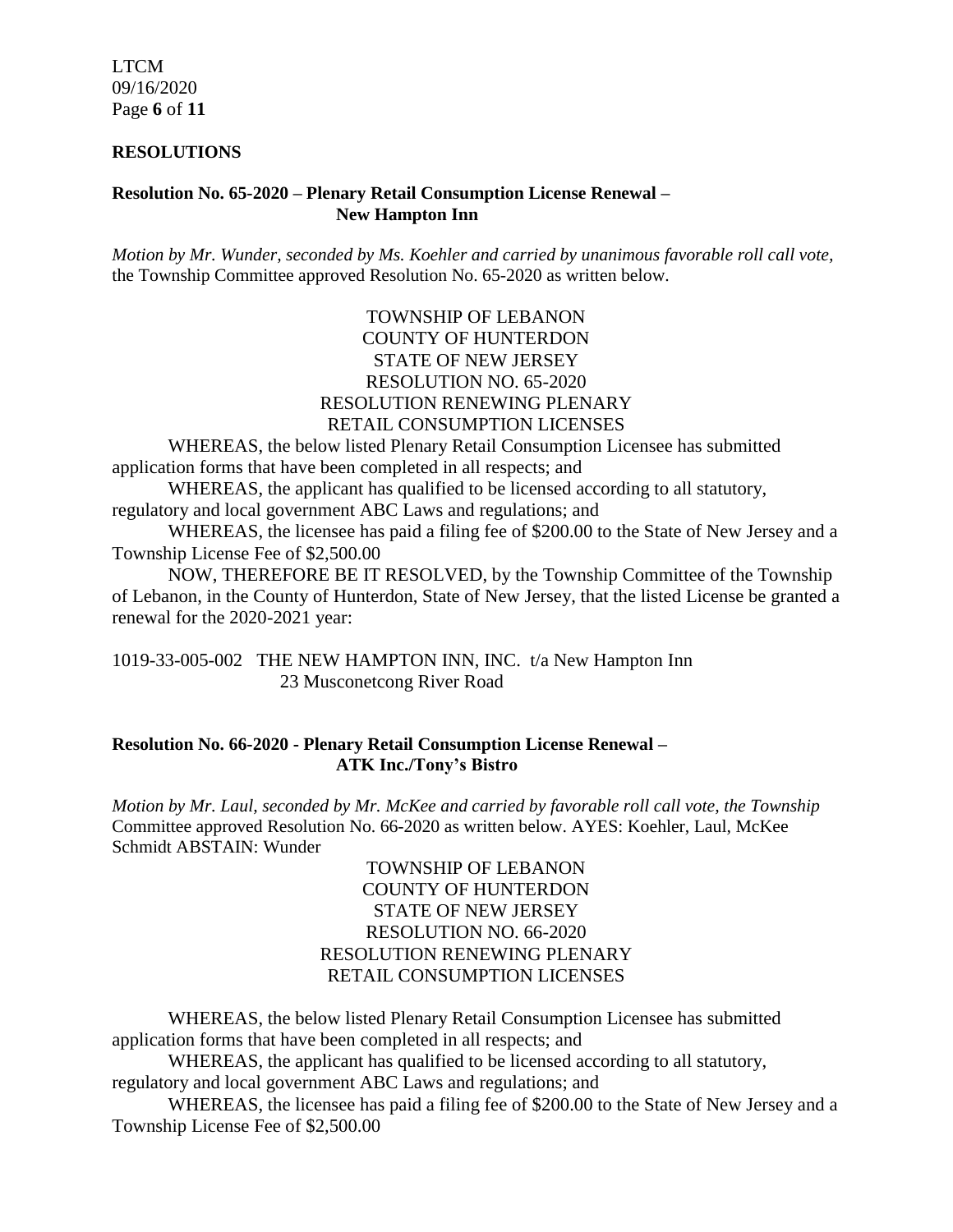LTCM 09/16/2020 Page **7** of **11**

NOW, THEREFORE BE IT RESOLVED, by the Township Committee of the Township of Lebanon, in the County of Hunterdon, State of New Jersey, that the listed License be granted a renewal for the 2020-2021 year:

1019-33-001-002 A T K Inc. t/a Tony's Restaurant & Pub, Califon, NJ

## **Resolution No. 67-2020 – Plenary Retail Consumption License Renewal – El Patron Mexican Rest**

*Motion by Mr. Laul, seconded by Mr. Wunder and carried by unanimous favorable roll call vote, the* Township Committee approved Resolution No. 67-2020 as written below.

## TOWNSHIP OF LEBANON COUNTY OF HUNTERDON STATE OF NEW JERSEY RESOLUTION NO. 67-2020 RESOLUTION RENEWING PLENARY RETAIL CONSUMPTION LICENSES

WHEREAS, the below listed Plenary Retail Consumption Licensee has submitted application forms that have been completed in all respects; and

WHEREAS, the applicant has qualified to be licensed according to all statutory, regulatory and local government ABC Laws and regulations; and

WHEREAS, the licensee has paid a filing fee of \$200.00 to the State of New Jersey and a Township License Fee of \$2,500.00

NOW, THEREFORE BE IT RESOLVED, by the Township Committee of the Township of Lebanon, in the County of Hunterdon, State of New Jersey, that the listed License be granted a renewal for the 2020-2021 year:

1019-33-003-005 El Patron Mexican Restaurant LLC

# **OLD BUSINESS**

# **Schedule Diversity Training**

Mr. Barberio stated that he has scheduled a Diversity Training for the Committee members. It will be held on October  $7<sup>th</sup>$  from 5:30 p.m.to 6:30 p.m. Trainings will also be held for the employees and volunteers at a later date.

*Motion by Mr. Laul, seconded by Mr. McKee and carried by unanimous favorable roll call vote, the* Township Committee scheduled a Diversity Training to be held on October 7<sup>th</sup>, 2020.

## **Volunteer Fire Department Donation Request**

The Fire Department is requesting the  $2<sup>nd</sup>$  half of their \$80,000 (\$40,000) annual donation. They are also asking for the additional \$15,000 the Committee put into the budget just in case it was needed during the 2020 year. Due to matters relating to COVID the Fire Department's budget has been depleted and could use the additional \$15,000.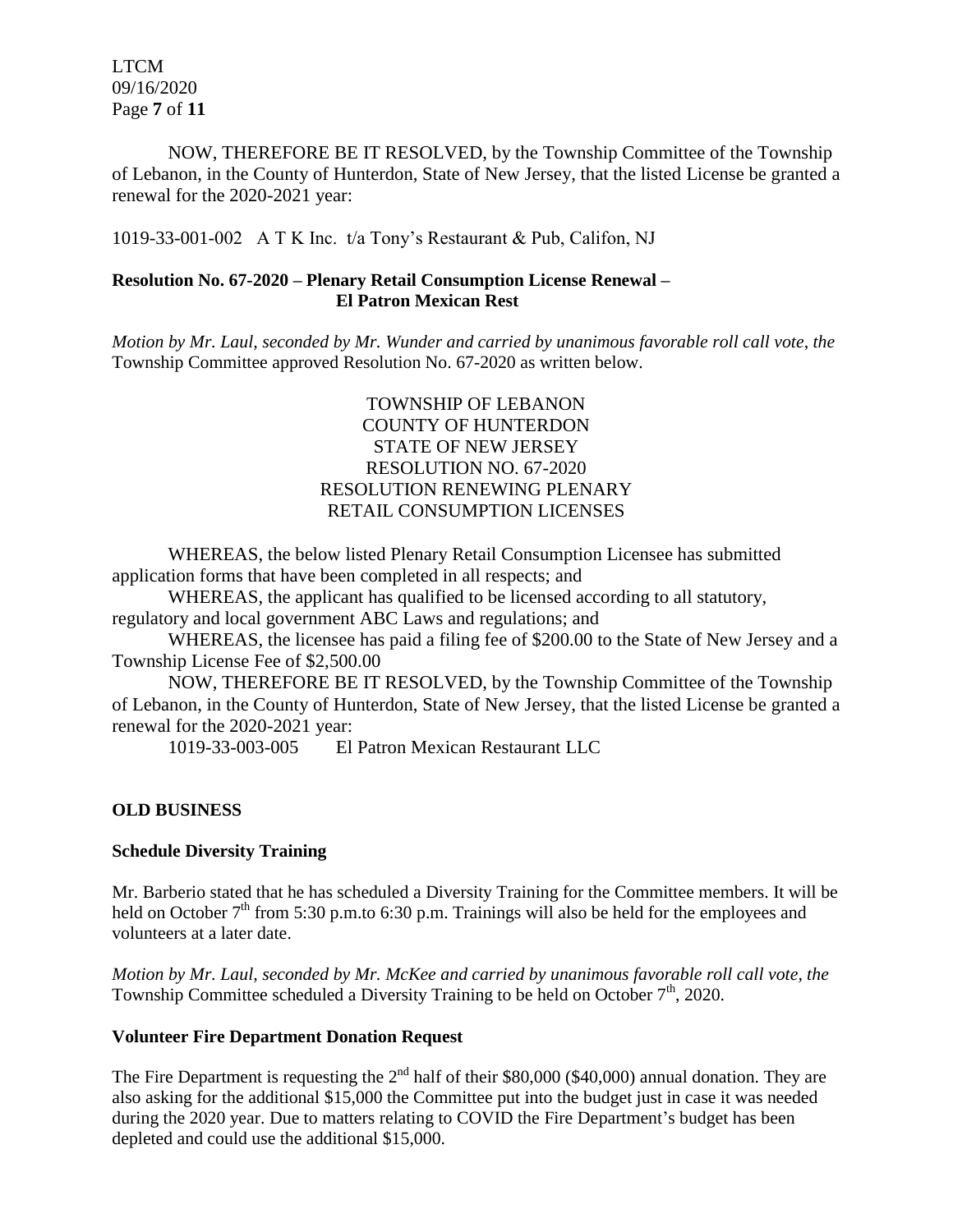LTCM 09/16/2020 Page **8** of **11**

*Motion by Mr. Wunder, seconded by Mr. Laul and carried by unanimous favorable roll call vote, the* Township Committee approved the Fire Department's request for the 2<sup>nd</sup> half of their annual donation of \$40,000 and the additional \$15,000 for a total of \$55,000.

Mr. McKee said that the Fire19-1 car is undriveable and is being decommissioned. The Fire Department was told not to put any more money into it. If a patrol car is rotated out of the Police Department the Fire Department would like to request one.

Mr. Wunder said he has two proposals for the utility room sink and is waiting for the third.

Mr. Wunder contacted a sign vendor and will be talking pictures of the signs. Prices will need to be obtained for the signs at the Municipal Office, Police Department and the Library. Prices will include electronic and standard signs for comparison.

Ms. Koehler said that on Sept 28<sup>th</sup> the work will commence on the Sliker/Anthony Road Project. The work will take approximately three weeks to complete.

Mr. Laul said that County Road 513 will reopen this Friday, weather permitting.

## **ADMINISTRATOR'S UPDATE**

Mr. Barberio said that the Policy and Procedure Manual is 130 pages. He needs to review it with the Township Attorney as well as the Appendix. Mr. Barberio said that he will be working on the employee descriptions for the manual next.

Mr. Barberio said that RK Environmental has inspected the downstairs of the Municipal Office for a diagnosis and air quality in the building. The inspector will be providing a report for the Committee. Mr. Barberio was notified that the building is safe for the employees to be working in it.

Mayor Schmidt stated that the DPW Manager informed him that when the building was built the air vents were placed under the concrete slabs. The vents will need to be cleaned and filled in and duct work will need to be run above the rooms. Quotes and the Capital Budget will need to be considered.

Ms. Koehler said that the inspector took many samples, air and surface, which will be sent out for testing.

#### **NEW BUSINESS**

## **Montclair State University & Musconetcong River Management Council Request for Letter of Support**

Mr. Erik Henriksen and Ms. Nancy Lawler, of the Musconetcong Watershed Association, have been conducting studies with Montclair State University for many years. They are now looking to make a grant proposal to the Highlands Coalition, entitled "Action Planning in the Musconetcong River to Protect Drinking Water and to Promote Recreational Access in the Hunterdon County Reach of the Musconetcong River". The MWA and Montclair State are seeking letters of support from a few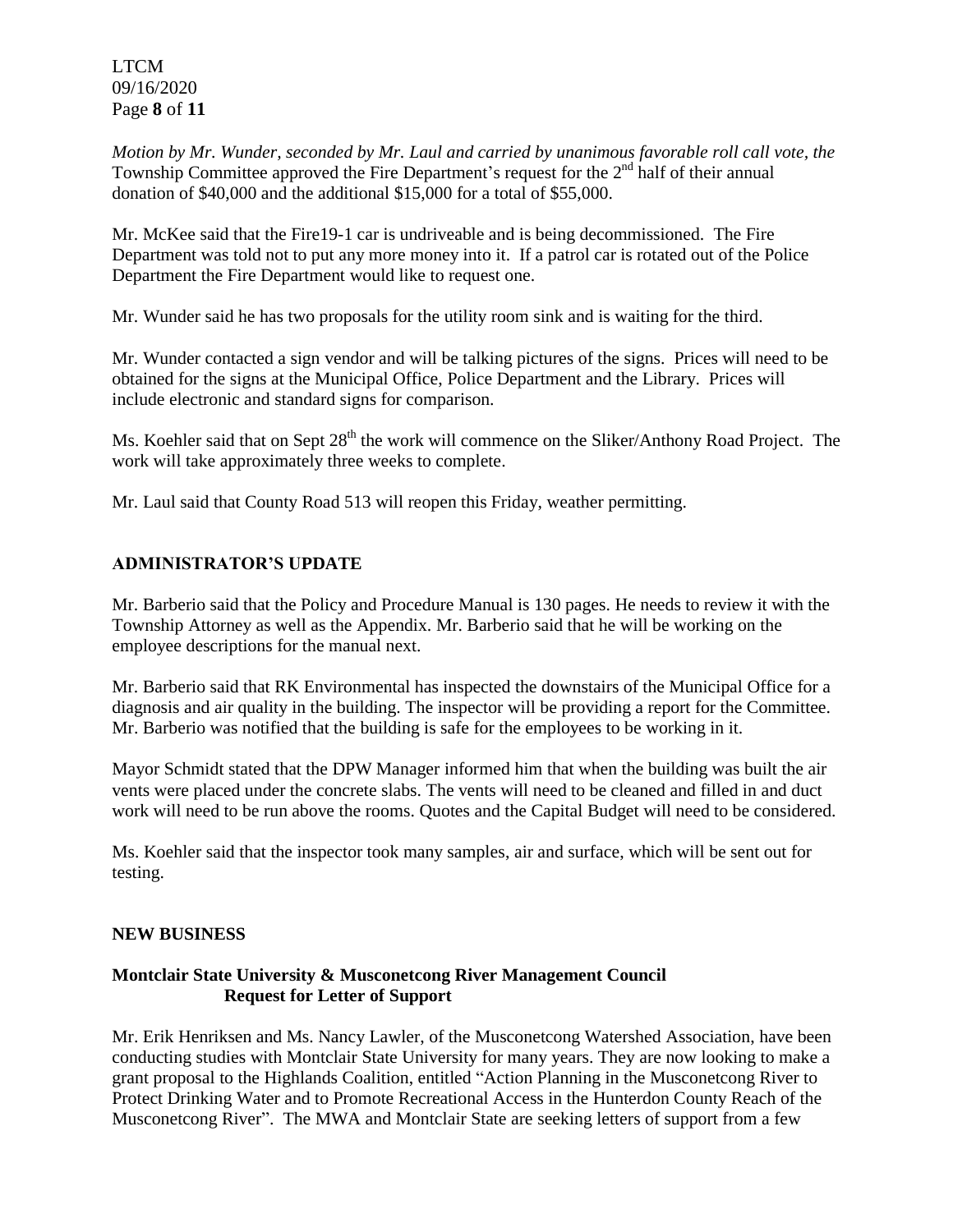LTCM 09/16/2020 Page **9** of **11**

municipalities. The letters will be sent to the Freeholders for them to in turn send a universal letter of support to the Highlands Coalition.

The purpose of the application is to address bacterial contamination from homes with septic systems and animal waste.

Mayor Schmidt stated that in the Committee signing the letter the Township will be asked to participate in the water quality assessment and Action Plan development.

*Motion by Mr. Wunder, seconded by Mr. Laul and carried by unanimous favorable roll call vote, the* Township Committee approved the draft letter of support for the Montclair State University & Musconetcong River Management Council's Highlands Grant Application.

## **Fall Clean Up Day**

*Motion by Mr. Laul, seconded by Ms. Koehler and carried by unanimous favorable roll call vote, the* Township Committee approved the Fall Clean-up day to be held on Saturday, November 21, 2020 from 8:00 a.m. to 1:00 p.m.

## **PRESENTATION OF VOUCHERS**

Committee Members provided a description of vouchers exceeding \$1000.00.

*Motion by Ms. Koehler, seconded by Mr. McKee and carried by unanimous favorable roll call vote,* the Township Committee approved the September 16, 2020 bill lists in the amount of \$129,543.79.

## **CORRESPONDENCE**

- a. Tax Collector's Report for the Month of August 2020
- b. Curator's Report

# **PUBLIC COMMENTS**

*Motion by Ms. Koehler, seconded by Mr. Wunder carried by unanimous favorable roll call vote, the* Township Committee opened the Public Comment portion of the meeting at 8:25.

Ms. Laurie Hoffman said that she personally hopes that the Museum does not change into something different than what is has been.

Ms. Hoffman asked if the Fire Department would be covering their costs if not for COVID?

Ms. Hoffman asked for clarification of the Sunshine Laws.

Ms. Hoffman stated that she and Mr. Hoffman came to the Municipal Office to read the old minute books. She provided her thoughts on the condition of the books and their content.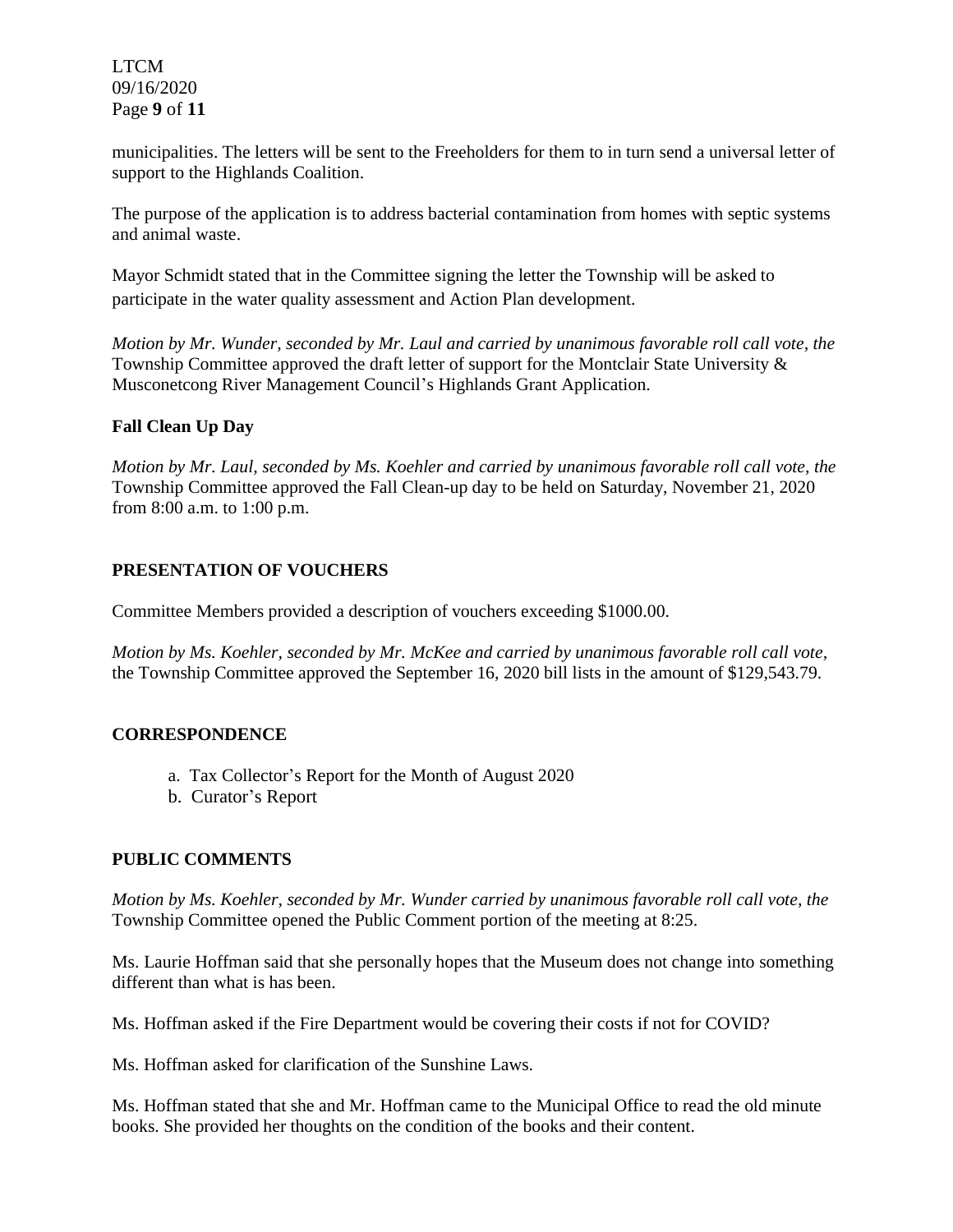LTCM 09/16/2020 Page **10** of **11**

Ms. Jeanette Sliker recommended that the Committee discuss sign options with the Library Committee prior to purchasing one for the Library as it is an older building.

*Motion by Ms. Koehler, seconded by Mr. Laul and carried by unanimous favorable roll call vote, the* Township Committee closed the Public Comment portion of the meeting at 8:34 p.m.

### **EXECUTIVE SESSION - Resolution No. 68-2020**

*Motion by Mr. Laul, seconded by Mr. McKee and carried by favorable roll call vote, the Township* Committee approved Resolution No. 68-2020 and convened into executive session at 8:35 p.m. Action will not be taken.

### Minute of August 18 TOWNSHIP OF LEBANON COUNTY OF HUNTERDON STATE OF NEW JERSEY RESOLUTION NO. 68-2020 RESOLUTION AUTHORIZING EXECUTIVE SESSION

WHEREAS, the Open Public Meetings Act; *N.J.S.A.* 10:4-6 *et seq*., declares it to be the public policy of the State to insure the right of citizens to have adequate advance notice of and the right to attend meetings of public bodies at which business affecting the public is discussed or acted upon; and

WHEREAS, the Open Public Meetings Act also recognizes exceptions to the right of the public to attend portions of such meetings; and

WHEREAS, the Mayor and Committee find it necessary to conduct an executive session closed to the public as permitted by the *N.J.S.A*. 40:4-12; and

WHEREAS, the Mayor and Committee will reconvene in public session at the conclusion of the executive session;

NOW, THEREFORE, BE IT RESOLVED by the Mayor and Committee of the Township of Lebanon, County of Hunterdon, State of New Jersey that they will conduct an executive session to discuss the following topic(s) as permitted by *N.J.S.A*. 40:4-12:

\_\_\_X\_\_\_A matter which Federal Law, State Statute or Rule of Court requires be kept confidential or excluded from discussion in public; **August 19, 2020 Executive Session Minutes**

\_\_\_\_\_\_A matter where the release of information would impair a right to receive funds from the federal government;

\_\_\_\_\_\_A matter whose disclosure would constitute an unwarranted invasion of individual privacy;

\_\_\_\_\_\_A collective bargaining agreement, or the terms and conditions thereof (Specify contract:

\_\_\_\_\_\_\_\_\_\_\_\_\_\_\_\_\_\_\_\_\_\_\_\_\_\_\_\_\_\_\_\_\_\_\_\_\_\_\_\_\_\_\_); \_\_\_\_\_ A matter involving the purpose, lease or acquisition of real property with public funds, the setting of bank rates or investment of public funds where it could adversely affect the public interest if discussion of such matters were disclosed;

\_\_\_\_\_Tactics and techniques utilized in protecting the safety and property of the public provided that their disclosure could impair such protection;

\_\_\_\_\_\_Investigations of violations or possible violations of the law;

Pending or anticipated litigation or contract negotiation in which the public body is or may become a party; (The general nature of the litigation or contract negotiations is: \_\_\_\_\_\_\_. The public disclosure of such information at this time would have a potentially negative impact on the